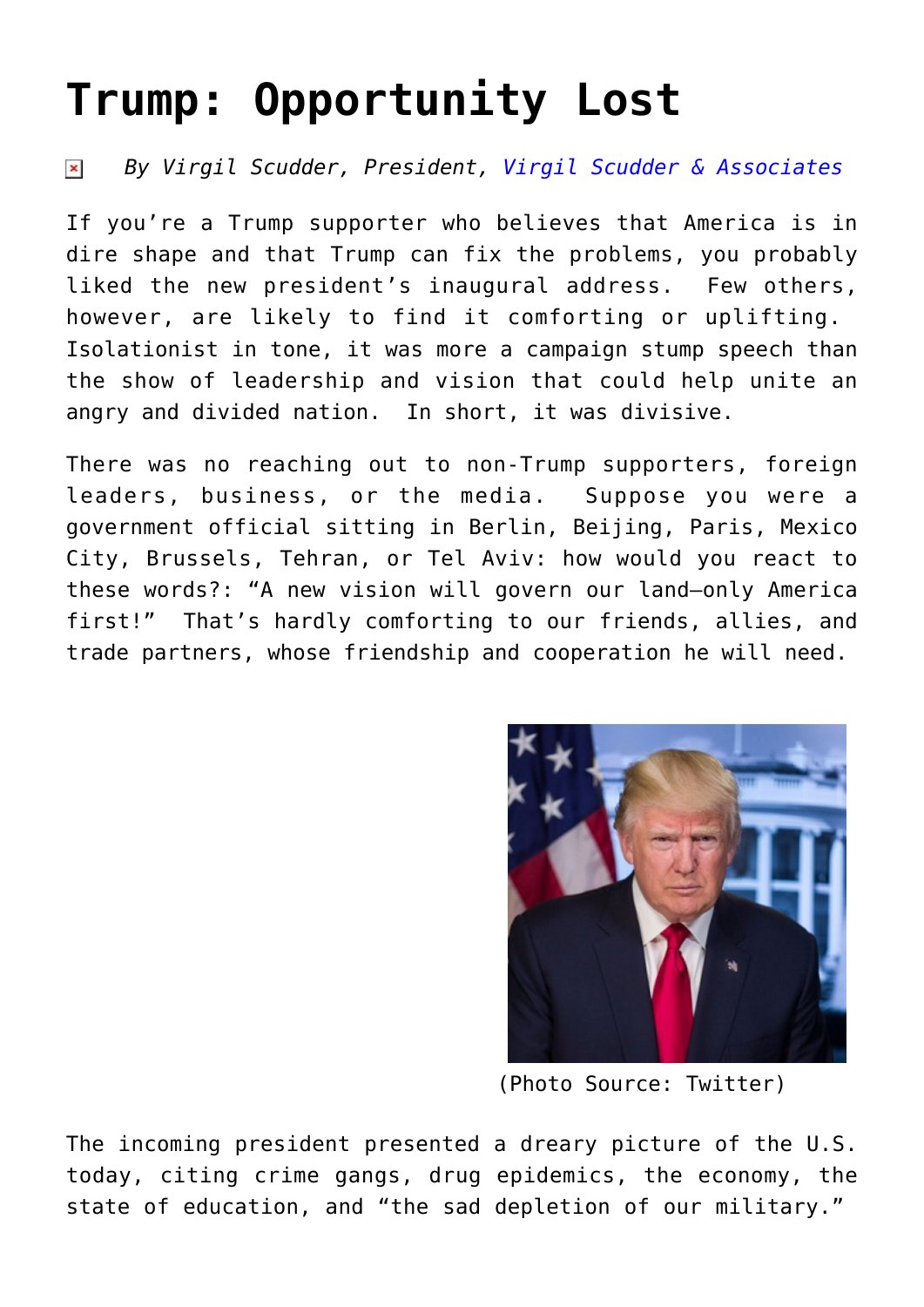Many of his points, just as in the campaign, were at odds with the facts. For one, the economy continues to improve. The housing industry is booming and auto sales are on the rise. Once again, Trump ignored the admonition of the late Sen Daniel Patrick Moynihan (D-NY) who said "everyone is entitled to his own opinion but not his own facts."

He insulted members of Congress and former presidents seated in the audience. Trump spoke of "returning government to the people," a slap in the face to all who now serve or have recently served. He can expect some payback for that, especially when he wants to get a bill through Congress that could give representatives problems on the home front. Members of the House are constantly aware that they face election every two years and that one or two unpopular issues can bring any one of them down. Ask Eric Cantor.

And, just as in the campaign, he made promises that will be very hard to keep such as, "We will eradicate radical Islamic terrorism from the face of the earth." Easy to say; not so easy to do. The same is true with promises to bring back manufacturing jobs. Even a tough, no-nonsense president can't stop job loss caused by globalization or technology.

And, even though he stayed on script, the new president couldn't resist a bit of hyperbole: "This is an historic movement the likes of which the world has never seen before." Talk about over-reach!

As I said in yesterday's [CommPRO posting](https://www.commpro.biz/trumps-big-test/), it's one thing to win an election and another to govern successfully. President Trump will need the trust, help, and good will of a lot of people here and around the world if he is to succeed. This was not a good start.

*About the Author: Often referred to as "The Dean of Media*